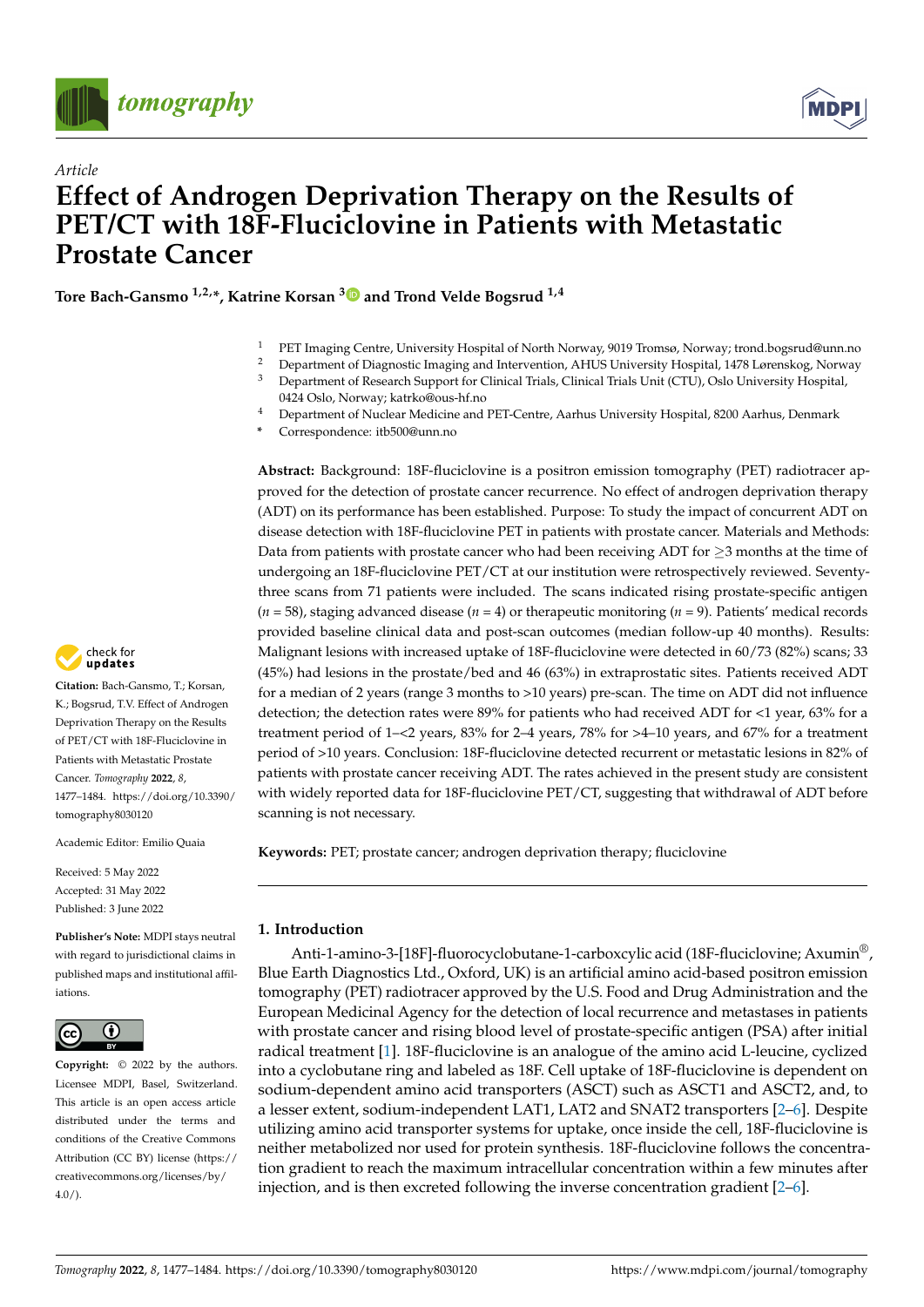Androgen deprivation therapy (ADT), which is a standard treatment for metastatic prostate cancer, is known to impact multiple amino acid transporters. In relation to 18Ffluciclovine uptake, ADT is known to cause secondary upregulation of ASCT1 and LAT1 [\[7\]](#page-6-3). ADT is known to have an inhibitory effect on the uptake of radionuclide-labeled choline in patients with androgen-sensitive prostate cancer  $[8-10]$  $[8-10]$ , but no impact on the uptake of 18F-fluciclovine has been established, particularly in patients with castration-resistant prostate cancer.

A substantial proportion of false-negative 11C- or 18F-labeled choline PET/CT has been reported in patients receiving ADT [\[8](#page-6-4)[–10\]](#page-6-5). Fuccio et al. reported that 11C-choline PET scans that were initially positive for metastatic spread in 13 out of 14 patients became negative in 9 patients following 6 months' treatment with ADT [\[8\]](#page-6-4).

In light of the data reported for radionuclide-labeled choline PET/CT, the present study explored the impact of ADT on the detection rate of 18F-fluciclovine PET/CT to help elucidate whether or not it is necessary to withdraw ADT from patients with prostate cancer before PET/CT scanning with 18F-fluciclovine.

### **2. Materials and Methods**

Data from 457 patients who underwent 18F-fluciclovine PET/CT for prostate cancer at our institution between 2014 and 2018 were retrospectively reviewed. Only patients whose referring physician reported that the patient was currently receiving ADT and had been for at least 3 months prior to imaging were included. Patients' medical records were reviewed in order to confirm the use of ADT. The pre-scan plasma PSA level and Gleason score at the time of the primary diagnosis were also recorded for each patient. In order to explore any impact of 18F-fluciclovine PET/CT, patient records were reviewed for up to 45 months (median 40 months, range 18–45 months) after the 18F-fluciclovine PET/CT.

In line with local regulations, the study protocol was reviewed by the local ethics committee and approved by the hospital's data protection officer. Written informed consent was obtained from all patients and included a statement that indicated permission for the use of data for research purposes.

In total, data from 71 patients (median age, 69 years; range, 47–85 years), contributing to 73 scans, were included. The patient's baseline characteristics are summarized in Table [1](#page-2-0) and the Gleason scores at the time of primary diagnosis are presented in Table [2.](#page-2-1) 18Ffluciclovine PET/CT was conducted a median of 7 years after radical prostatectomy (*n* = 29) and a median of 6 years after radiotherapy ( $n = 30$ ). The majority of 18F-fluciclovine PET/CT scans (*n* = 58) indicated rising PSA, despite ADT. Restaging (*n* = 4) and therapeutic control (*n* = 9) were less common indications. The underlying indication for 18F-fluciclovine PET/CT was not routinely recorded in patient referral, but when planning for potential salvage surgery, salvage radiotherapy or bone lesion-targeted radiotherapy were common.

### *2.1. 18F-Fluciclovine PET/CT*

18F-fluciclovine was manufactured by automated radiosynthesis and administered at approximately 370 MBq. Imaging was captured by a Siemens Biograph mCT40 (Siemens Healthineers, Erlangen, Germany) using time-of-flight, point spread functions for resolution recovery, and iterative reconstruction (2 iterations, 21 subsets). Low-dose CT without contrast enhancement was used for attenuation correction and anatomical correlation. For all but four patients, imaging was started immediately post-injection with a 5 min dynamic list-mode acquisition over the pelvis. The dynamic acquisition of a 5 min 1-bed position over the pelvis was followed by a further 4–5 bed, 2 min acquisition as detailed in Table [3.](#page-2-2)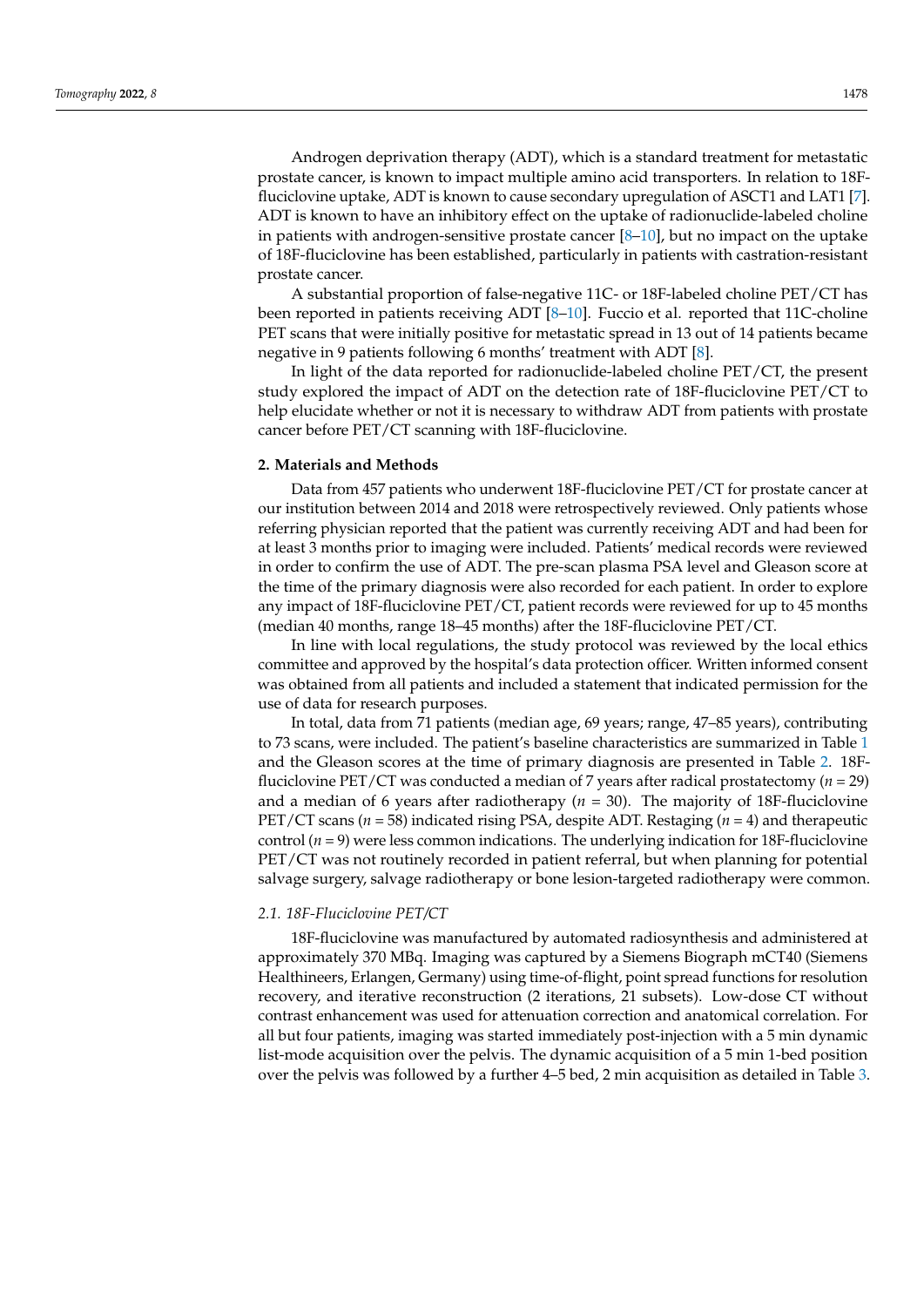| <b>Patient Characteristics</b>                                                                   | Number of Patients (%) |  |  |
|--------------------------------------------------------------------------------------------------|------------------------|--|--|
| Primary therapy                                                                                  |                        |  |  |
| Radical prostatectomy                                                                            | $29(40\%)$             |  |  |
| External beam radiation therapy                                                                  | $30(41\%)$             |  |  |
| - Alone                                                                                          | 28 (38%)               |  |  |
| - With cryotherapy                                                                               | $2(2.7\%)$             |  |  |
| Primary hormonal treatment                                                                       | $9(12\%)$              |  |  |
| Missing data                                                                                     | 5(7%)                  |  |  |
| Last recorded PSA (ng/mL) before PET/CT                                                          |                        |  |  |
| < 0.5                                                                                            | $5(6.8\%)$             |  |  |
| $0.5 - 2$                                                                                        | 17(23%)                |  |  |
| $>2-6$                                                                                           | $12(16\%)$             |  |  |
| $>6 - 20$                                                                                        | 15(21%)                |  |  |
| >20                                                                                              | $19(26\%)$             |  |  |
| Missing data                                                                                     | 5(7%)                  |  |  |
| $DET/CT$ mostly on emission tomography (commissional tomography) $DCA$ mysolote specific ontigon |                        |  |  |

<span id="page-2-0"></span>**Table 1.** Patient characteristics (n = 73) at the time of referral for 18F-fluciclovine PET/CT.

PET/CT, positron emission tomography/computerized tomography; PSA, prostate-specific antigen.

<span id="page-2-1"></span>**Table 2.** The Gleason scores of the cohort at the time of primary diagnosis.

| <b>Gleason Score</b> | $n$ (%)    |
|----------------------|------------|
| $5 - 6$              | $2(2.7\%)$ |
| 7                    | 26(36%)    |
| 8                    | 16(22%)    |
| 9                    | $19(26\%)$ |
| 10                   | $2(2.7\%)$ |
| Missing data         | $8(11\%)$  |
|                      |            |

<span id="page-2-2"></span>**Table 3.** PET/CT acquisition protocol.

| Scanner                                                | Siemens Biograph mCT40 |  |
|--------------------------------------------------------|------------------------|--|
| Acquisition mode                                       | 3D                     |  |
| CT for attenuation correction and anatomic correlation | 50 mA, 120 kVp         |  |
| Target administered activity                           | 370 MBq                |  |
| CT contrast                                            | No.                    |  |
| Position                                               | Supine                 |  |
| Direction                                              | Pelvis to head         |  |
| Arm position                                           | Above head             |  |
| Just below inguinal regions<br>Scan start position     |                        |  |
| Scan end position                                      | Vertex                 |  |
| Minutes per bed position                               | See text               |  |
| Number of bed position                                 | $6 - 8$                |  |

CT, computerized tomography.

# *2.2. 18F-Fluciclovine PET/CT Interpretation*

For all patients, a dedicated pelvic MR and/or a diagnostic CT with intravenous contrast from thorax through pelvis was available for correlation with the findings on PET/CT. 18F-fluciclovine PET/CT images were evaluated by experienced PET/CT readers who interpreted images according to 2019 EANM/SNMMI procedure guidelines [\[11\]](#page-6-6). Briefly, specific anatomic locations were classified as either "positive" or "negative" for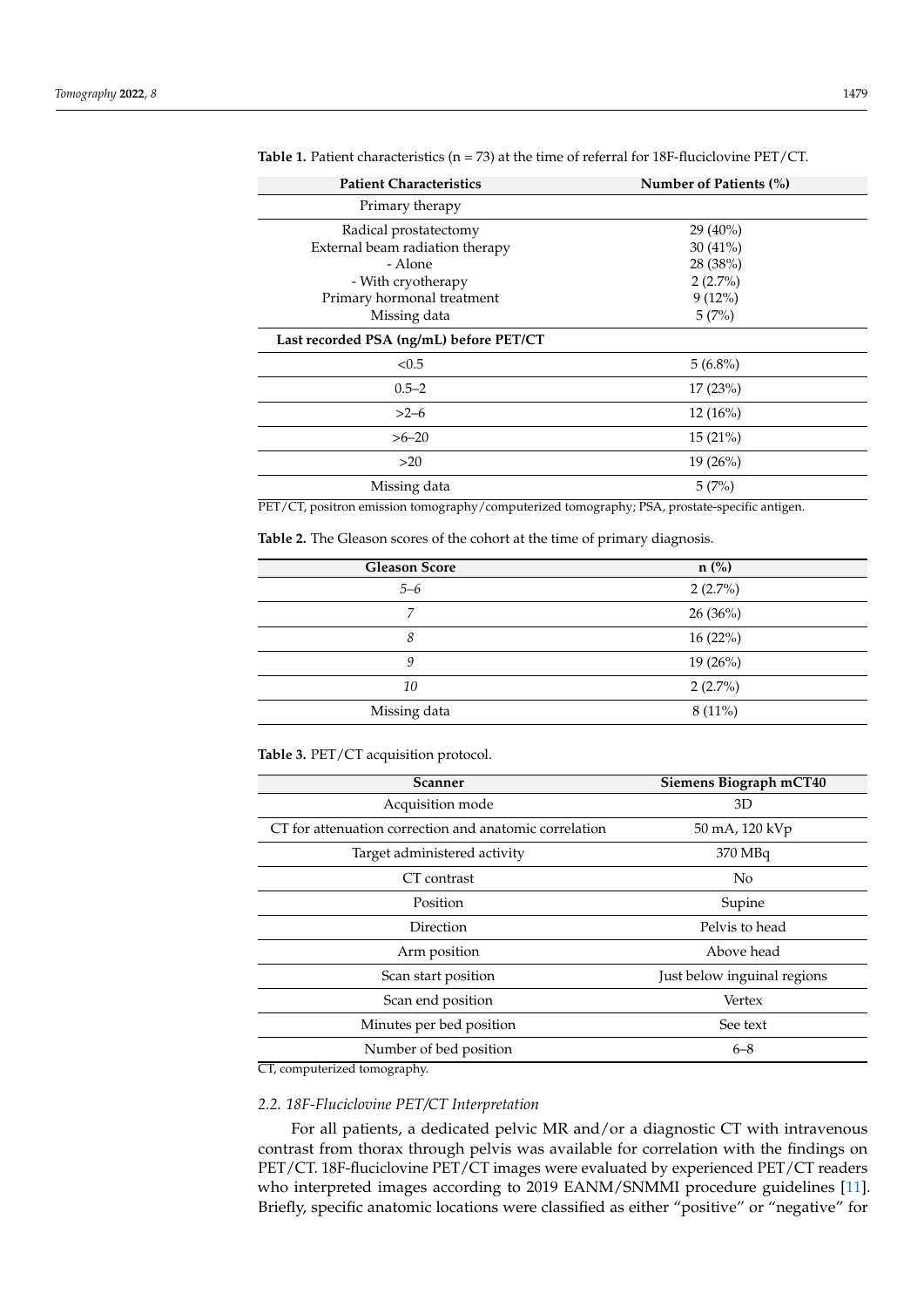malignancy on the basis of visual assessment of non-physiological activity, with lesions suspicious for metastases marked as "positive". Any lesions considered indeterminate after comparison with CT and/or MR were scored as "negative". Scans that had no suspicious lymph nodes, bone lesions, prostate lesions or lesions in the prostate bed were reported as "negative". Imaging positivity rate (detection rate) was defined as the proportion of scans containing one or more lesions considered "positive" for prostate cancer. Detection rates were determined for the prostate bed and for extraprostatic sites (regional lymph nodes and distant metastases).  $\overline{\phantom{a}}$ 

# **3. Results 3. Results**

Of the 73 scans, 60 (82%) showed 18F-fluciclovine-positive lesions. In total, 33/73 (45%) Of the 73 scans, 60 (82%) showed 18F-fluciclovine-positive lesions. In total, 33/73 of the scans showed localized uptake consistent with malignancy ("positive" findings) in the prostate or prostate bed, and  $46/73 (63%)$  showed lesions outside of the prostate or the prostate or prostate sea, and to, is (essi) showed reserve stasted or the prostate or prostate or prostate or prostate or prostate bed (example case provided in Figure [1\)](#page-3-0). Extraprostatic disease included lymphatic prosulte bed (bulliple case provided in Figure 1). Exhapped all alsease included tymphatic spread in 38/73 (52%) and bone lesions in 5/73 (6.8%). No pulmonary or liver metastases were detected. Sclerotic bone lesions without increased tracer uptake were observed in two patients. patients. One of these had no other 18F-fluiciclovine findings, while the other patient had increased uptake in pelvic lymph nodes, which was suspicious for malignancy. lignancy.  $m_{\text{tot}}$  metastases were detected. Schering tracer up to  $(0.0, 0)$ . The parameter  $y$  of the metastased tracer up

<span id="page-3-0"></span>

**Figure 1.** <sup>18</sup>F-fluciclovine PET example image. **Figure 1.** 18F-fluciclovine PET example image.

Image captured from a 74-year-old male showing <sup>18</sup>F-fluciclovine-avid lesion in right side iliaca interna lymph node (SUV 12). side iliaca interna lymph node (SUV 12).

The patient had undergone robotic-assisted laparoscopic prostatectomy in 2010 and The patient had undergone robotic-assisted laparoscopic prostatectomy in 2010 and salvage surgery in 2014, following a PSA rise to 12 ng/mL. Post-salvage surgery, his PSA salvage surgery in 2014, following a PSA rise to 12 ng/mL. Post-salvage surgery, his PSA was 0.3 ng/mL, but this slowly increased until bicalutamide was prescribed, initially intermittently, but continuously for the 9 months prior to the scan. PSA at the time of scanning was 4.9 ng/mL.

Further evaluation of the "negative" PET/CT scans (*n* = 13) revealed that 5/13 (38%) Further evaluation of the "negative" PET/CT scans (*n* = 13) revealed that 5/13 (38%) were from patients with a PSA level below 0.5 ng/mL, two were from patients with missing PSA data, and one was from the patient described above with sclerotic bone lesions without increased tracer uptake, which may have represented a healed metastasis.

At the time of the 18F-fluciclovine PET/CT, the cohort had been receiving ADT for a median of two years (range, 3 months to >10 years). A broad range of ADT was prescribed; the most commonly prescribed ADT was bicalutamide (Casodex®, AstraZeneca, bridge, UK; *n* = 30). Eighteen patients were prescribed goserelin (Zoladex® AstraZeneca), Cambridge, UK; *n* = 30). Eighteen patients were prescribed goserelin (Zoladex® Asedificulture content of the content of the remainder of the remainder received de-<br>traZeneca), seven received goserelin plus bicalutamide, while the remainder received demazeutical, seven received gosereum phas biennamide, Strike inclinione receive garelix (Firmagon® Ferring Pharmaceuticals, St-Prex, Switzerland), enzalutamide (Xtandi®<br>Abbr<sup>orel</sup>ix Cliente Pharmaceuticals, St-Prex, Switzerland), enzalutamide (Xtandi® Astellas Pharmaceuticals, Tokyo, Japan), leuprorelin (Eligard®, Astellas and Procren®, AbbVie Logistics, Zwolle, Holland) and abiraterone (Zytiga®, Janssen Pharmaceuticals, Beerse, Belgium), either alone, but more commonly in various combinations. As shown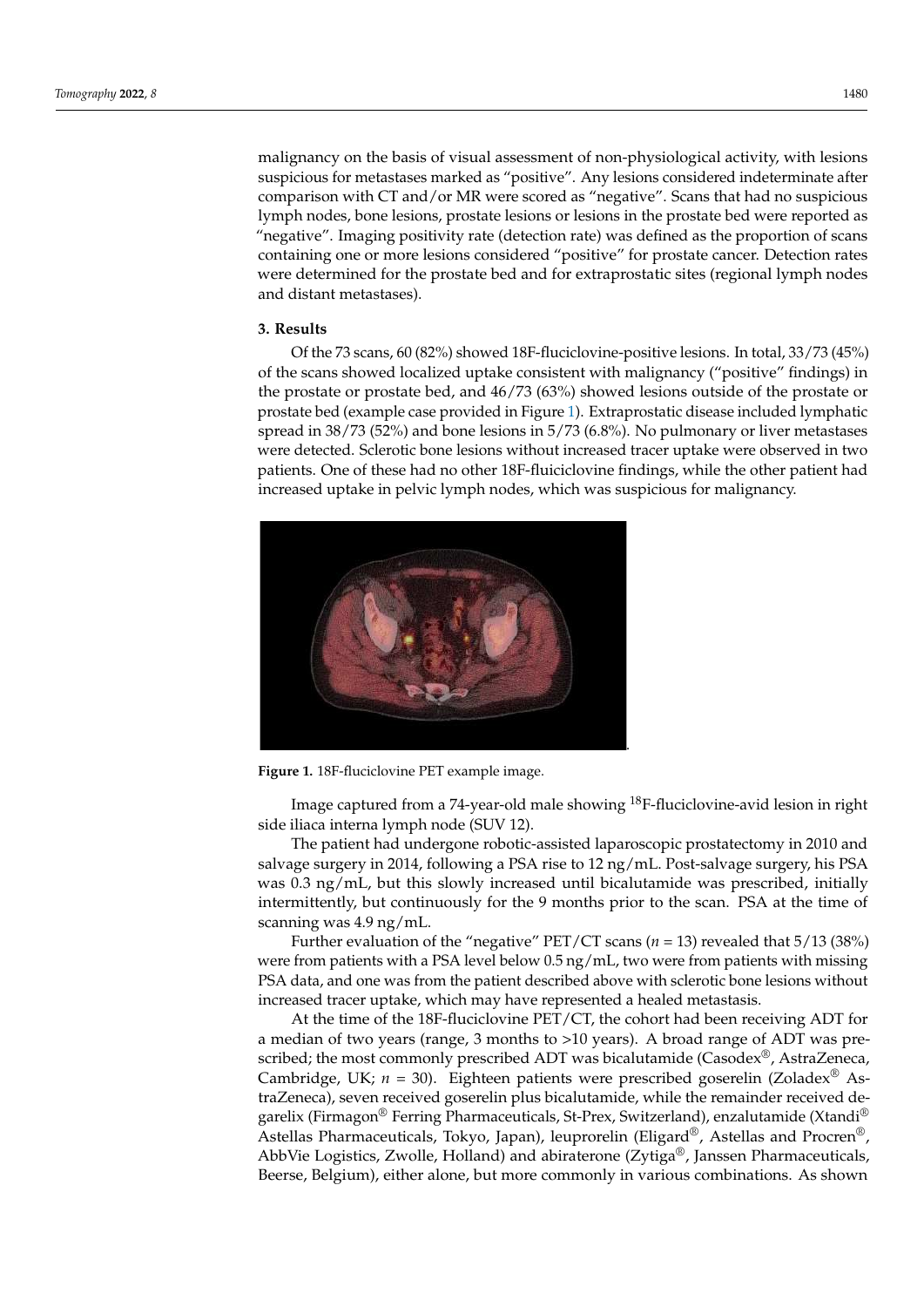in Table [4,](#page-4-0) the 18F-fluciclovine detection rate was not influenced by the length of time on ADT, and was consistently above 60% irrespective of the time on ADT.

| Time on ADT                         | Number of Patients (n) | Positive Scan/n (%) |
|-------------------------------------|------------------------|---------------------|
| >3 months-<1 year                   | 9                      | 8/9(89%)            |
| $1 - 2$ years                       | 8                      | 5/8(63%)            |
| 2–4 years                           | 24                     | 20/24(83%)          |
| $>4-10$ years                       | 23                     | 18/23(78%)          |
| $>10$ years                         | 6                      | 4/6(67%)            |
| Unclear from records, but >3 months | 3                      | 1/3(33%)            |

<span id="page-4-0"></span>**Table 4.** Detection rate stratified by time on ADT.

ADT, androgen deprivation therapy.

At the end of the follow-up period, eight of the patients had died, but the cause of death could not be verified. Each of these eight patients had shown lesions with high 18F-fluciclovine uptake, with four patients having bone metastases.

The evaluation of data from the nine patients who had been referred for 18F-fluciclovine PET/CT, in order to monitor their response to ADT, showed that five had a good response with a "negative" 18F-fluciclovine scan. ADT was subsequently dropped for only one of these patients. He remained free of signs of relapse at his last recorded monitoring (18 months after ADT was stopped). Four of these patients remained on ADT, and three showed a persistent response 2–3 years later with PSA values <0.1 ng/mL for two and 0.4 ng/mL for the third patient. One patient showed a slow continuous rise in PSA and a follow-up 18F-fluciclovine PET/CT 16 months later showed high uptake of 18F-fluciclovine in mediastinal lymph nodes, consistent with metastases.

#### **4. Discussion**

We have performed a retrospective review of 18F-fluciclovine PET/CT data from patients with metastatic prostate cancer undergoing treatment with ADT. We found detection rates in this patient cohort treated with a large variety of ADT to be in line with our data published earlier from this patient population [\[1\]](#page-6-0).

It is expected that patients who have been prescribed ADT have more extensive and aggressive disease than those not prescribed ADT [\[12\]](#page-6-7). Identifying the sites of recurrence and determining the extent of disease will be important in this patient group as salvage surgery, salvage radiation therapy or localized treatment may still be required to optimize the patient's management.

As ADT is known to impact some of the transporters involved in the uptake of 18Ffluciclovine into prostate cancer cells [\[7\]](#page-6-3), the uptake of 18F-fluciclovine PET could be impaired in patients receiving ADT, as is the case for ADT inhibition of the uptake of 11Cand 18F-choline [\[8](#page-6-4)[–10\]](#page-6-5).

The present study did not aim to draw comparisons between the utility of 18Ffluciclovine in patients receiving and not receiving ADT, but rather compare the findings with previously published data [\[1\]](#page-6-0). The present data show that 18F-fluciclovine PET/CT remains a useful tool in patients receiving ADT, with an overall lesion detection rate of 82%. Previous studies have established the effectiveness of 18F-fluciclovine in the detection of recurrent prostate cancer [\[1,](#page-6-0)[13,](#page-6-8)[14\]](#page-6-9). However, whether or not the patients in those studies were receiving ADT at the time of scanning was not recorded consistently. The present study comprised a cohort of patients who had all received ADT for more than 3 months, with some having received treatment for more than 10 years. We show that the length of time on ADT does not affect the rate of detection. Moreover, our overall patient-level 18F-fluciclovine detection rate of 82% (95% CI, 72–91%) compares favorably with the 18Ffluciclovine detection rate (68% [95% CI, 64–72%]) from a multisite retrospective study that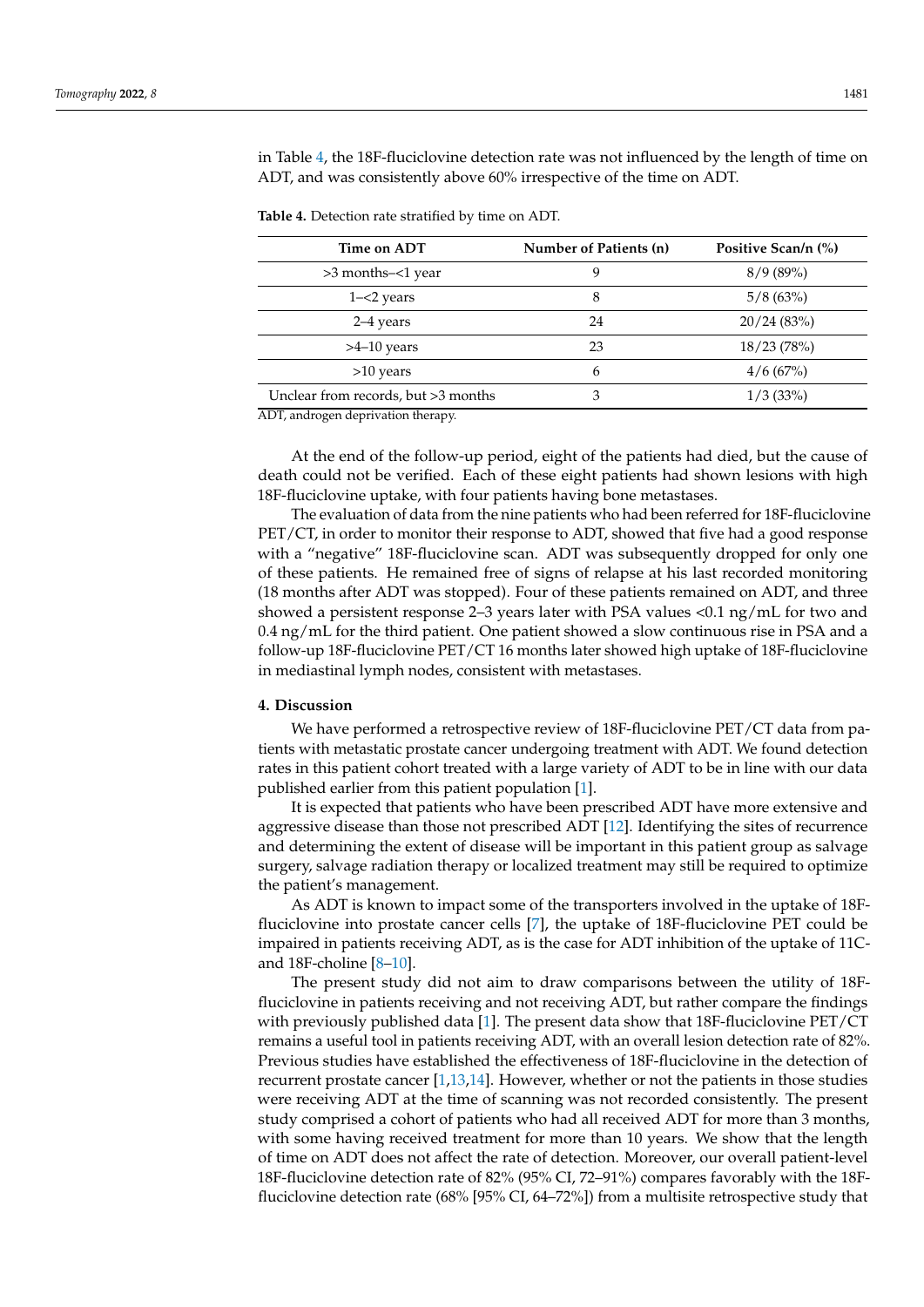included data from our institution [\[1\]](#page-6-0), and with several other studies that reported the overall patient-level detection rate to be in the range of 56–83% [\[13](#page-6-8)[,15](#page-6-10)[,16\]](#page-6-11). This goes some way to suggest that concomitant ADT does not substantially impact the performance of 18F-fluciclovine PET/CT in patients with prostate cancer.

Recently, it has been suggested that PET tracers that target prostate-specific membrane antigen (PSMA) may be affected by ADT-induced early, but temporary, upregulation of PSMA expression, which then becomes downregulated with prolonged ADT use [\[17\]](#page-6-12). No similar effect appears to impact 18F-fluciclovine imaging, and so it may offer a reliable imaging option for patients with prostate cancer who are undergoing management with ADT. The European Association of Urology guidelines suggest that with PSMA imaging with biochemical recurrence at PSA levels above 0.2 ng/mL, there is less or no need to upstart ADT therapy before an eventual PSMA PET [\[18\]](#page-7-0).

The findings of the present study are of clinical importance. In contrast with 11C- or 18F-choline PET, the present data offer evidence suggesting that ADT has no substantial impact on the detection rate of prostate cancer recurrence with 18F-fluciclovine PET. Currently, there is no conclusive answer to whether or not ADT should be withdrawn before 11C- or 18F-choline PET. Ceci et al. [\[19\]](#page-7-1) showed that, when performed during ADT interruption, 11C-choline PET/CT was able to detect sites of recurrence in patients for whom a prior scan was conducted when ADT was "negative". The present study, however, indicates that when PET imaging is conducted with 18F-fluciclovine, there might be no need to withdraw ADT from the patient beforehand. Indeed, such withdrawal would, in many cases, be undesirable from a clinical viewpoint.

The most important limitation of this retrospective study was that we were not able to compare 18F-fluciclovine PET studies in patients on ADT and after withdrawal. It is, thus, uncertain if an interruption of ADT would have allowed an even higher detection rate. Nevertheless, our data provide substantial evidence to warrant future prospective trials. A further limitation was that we were unable to conduct histopathologic confirmation of positive lesions, largely because this was a retrospective study and histopathologic confirmation is rarely ordered for patients receiving ADT at our institution. In addition, in patients with low PSA levels, PET-positive lesions can be difficult to biopsy, owing to their small size or the presence of a lymph node that is not easily accessible by surgery.

# **5. Conclusions**

In conclusion, our observation was that the 18F-fluciclovine PET/CT detection rates in patients with recurrent prostate cancer receiving ADT at the time of the scan are similar to or higher than the rates previously reported for 18F-fluciclovine PET/CT. This suggests that it might not be necessary to withdraw ADT from patients with prostate cancer before 18F-fluciclovine PET scanning. Indeed, it is reasonable "good clinical practice" not to discontinue ADT in this particular setting since the detection rate is already very high.

**Author Contributions:** Data curation, K.K.; investigation, T.B.-G. and T.V.B.; methodology, T.V.B.; project administration, T.B.-G.; validation, K.K.; writing—original draft, T.B.-G. and T.V.B.; writing review and editing, T.B.-G. and T.V.B. All authors have read and agreed to the published version of the manuscript.

**Funding:** This research received no external funding.

**Institutional Review Board Statement:** The study was conducted according to the guidelines of the Declaration of Helsinki, and approved by Regional Committee for Medical and Health Research, South-Eastern Norway Regional Health Authority (protocol code 24134, date of approval: 05.06.2013).

**Informed Consent Statement:** Informed consent was obtained from all subjects involved in the study.

**Data Availability Statement:** The data presented in this study are available in an anonymous form on request from the corresponding author. The data are not publicly available being patient sensitive information.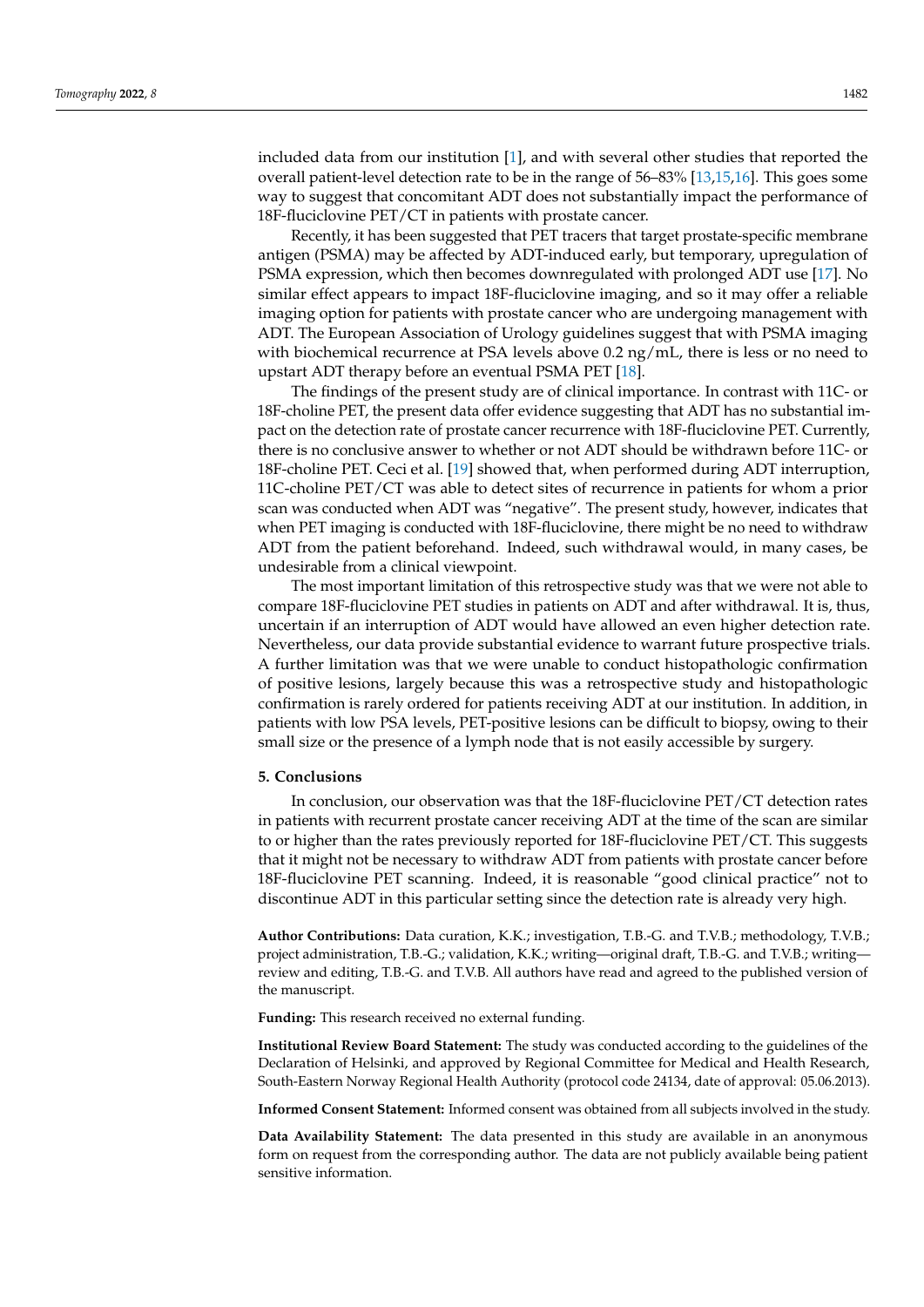**Conflicts of Interest:** T. Bach-Gansmo was a consultant of Blue Earth Diagnostics (BED), owners of fluciclovine. BED financed research at Oslo University Hospital.

### **References**

- <span id="page-6-0"></span>1. Bach-Gansmo, T.; Nanni, C.; Nieh, P.T.; Zanoni, L.; Bogsrud, T.V.; Sletten, H.; Korsan, K.A.; Kieboom, J.; Tade, F.I.; Odewole, O.; et al. Multisite Experience of the Safety, Detection Rate and Diagnostic Performance of Fluciclovine (18F) Positron Emission Tomography/Computerized Tomography Imaging in the Staging of Biochemically Recurrent Prostate Cancer. *J. Urol.* **2017**, *197*, 676–683. [\[CrossRef\]](http://doi.org/10.1016/j.juro.2016.09.117) [\[PubMed\]](http://www.ncbi.nlm.nih.gov/pubmed/27746282)
- <span id="page-6-1"></span>2. Okudaira, H.; Shikano, N.; Nishii, R.; Miyagi, T.; Yoshimoto, M.; Kobayashi, M.; Ohe, K.; Nakanishi, T.; Tamai, I.; Namiki, M.; et al. Putative transport mechanism and intracellular fate of trans-1-amino-3-18F-fluorocyclobutanecarboxylic acid in human prostate cancer. *J. Nucl. Med.* **2011**, *52*, 822–829. [\[CrossRef\]](http://doi.org/10.2967/jnumed.110.086074) [\[PubMed\]](http://www.ncbi.nlm.nih.gov/pubmed/21536930)
- 3. Okudaira, H.; Nakanishi, T.; Oka, S.; Kobayashi, M.; Tamagami, H.; Schuster, D.; Goodman, M.M.; Shirakami, Y.; Tamai, I.; Kawai, K. Kinetic analyses of trans-1-amino-3-[18F]fluorocyclobutanecarboxylic acid transport in Xenopus laevis oocytes expressing human ASCT2 and SNAT2. *Nucl. Med. Biol.* **2013**, *40*, 670–675. [\[CrossRef\]](http://doi.org/10.1016/j.nucmedbio.2013.03.009) [\[PubMed\]](http://www.ncbi.nlm.nih.gov/pubmed/23647854)
- 4. Oka, S.; Okudaira, H.; Yoshida, Y.; Schuster, D.M.; Goodman, M.M.; Shirakami, Y. Transport mechanisms of trans-1-amino-3 fluoro[1-14)C]cyclobutanecarboxylic acid in prostate cancer cells. *Nucl. Med. Biol.* **2012**, *39*, 109–119. [\[CrossRef\]](http://doi.org/10.1016/j.nucmedbio.2011.06.008) [\[PubMed\]](http://www.ncbi.nlm.nih.gov/pubmed/21958853)
- 5. Schuster, D.M.; Nanni, C.; Fanti, S.; Oka, S.; Okudaira, H.; Inoue, Y.; Sörensen, J.; Owenius, R.; Choyke, P.; Turkbey, B.; et al. Anti-1-Amino-3-18F-Fluorocyclobutane-1-Carboxylic Acid: Physiologic Uptake Patterns, Incidental Findings, and Variants That May Simulate Disease. *J. Nucl. Med.* **2014**, *55*, 1986–1992. [\[CrossRef\]](http://doi.org/10.2967/jnumed.114.143628) [\[PubMed\]](http://www.ncbi.nlm.nih.gov/pubmed/25453047)
- <span id="page-6-2"></span>6. Fuchs, B.C.; Bode, B.P. Amino acid transporters ASCT2 and LAT1 in cancer: Partners in crime? *Semin. Cancer Biol.* **2005**, *15*, 254–266. [\[CrossRef\]](http://doi.org/10.1016/j.semcancer.2005.04.005) [\[PubMed\]](http://www.ncbi.nlm.nih.gov/pubmed/15916903)
- <span id="page-6-3"></span>7. Wang, Q.; Tiffen, J.; Bailey, C.G.; Lehman, M.L.; Ritchie, W.; Fazli, L.; Metierre, C.; Feng, Y.; Li, E.; Gleave, M.; et al. Targeting amino acid transport in metastatic castration-resistant prostate cancer: Effects on cell cycle, cell growth, and tumor development. *J. Natl. Cancer Inst.* **2013**, *105*, 1463–1473. [\[CrossRef\]](http://doi.org/10.1093/jnci/djt241) [\[PubMed\]](http://www.ncbi.nlm.nih.gov/pubmed/24052624)
- <span id="page-6-4"></span>8. Fuccio, C.; Schiavina, R.; Castellucci, P.; Rubello, D.; Martorana, G.; Celli, M.; Malizia, C.; Profitos, M.B.; Marzola, M.C.; Pettinato, C.; et al. Androgen deprivation therapy influences the uptake of 11C-choline in patients with recurrent prostate cancer: The preliminary results of a sequential PET/CT study. *Eur. J. Nucl. Med. Mol. Imaging* **2011**, *38*, 1985–1989. [\[CrossRef\]](http://doi.org/10.1007/s00259-011-1867-0) [\[PubMed\]](http://www.ncbi.nlm.nih.gov/pubmed/21732105)
- 9. De Grado, T.R.; Coleman, R.E.; Wang, S.; Baldwin, S.W.; Orr, M.D.; Robertson, C.N.; Polascik, T.J.; Price, D.T. Synthesis and evaluation of 18F-labeled choline as an oncologic tracer for positron emission tomography: Initial findings in prostate cancer. *Cancer Res.* **2001**, *61*, 110–117.
- <span id="page-6-5"></span>10. Giovacchini, G. Do we have to withdraw antiandrogenic therapy in prostate cancer patients before PET/CT with [11C]choline? *Eur. J. Nucl. Med. Mol. Imaging* **2011**, *38*, 1964–1966. [\[CrossRef\]](http://doi.org/10.1007/s00259-011-1926-6) [\[PubMed\]](http://www.ncbi.nlm.nih.gov/pubmed/21901380)
- <span id="page-6-6"></span>11. Nanni, C.; Zanoni, L.; Bach-Gansmo, T.; Minn, H.; Willoch, F.; Bogsrud, T.V.; Edward, E.P.; Savir-Baruch, B.; Teoh, E.; Ingram, F.; et al. 18F-Fluciclovine PET/CT: Joint EANM and SNMMI procedure guidelines for prostate cancer imaging- version 1.0. *Eur. J. Nucl. Med. Mol. Imaging* **2019**, *47*, 579–591. [\[CrossRef\]](http://doi.org/10.1007/s00259-019-04614-y) [\[PubMed\]](http://www.ncbi.nlm.nih.gov/pubmed/31822959)
- <span id="page-6-7"></span>12. Mottet, N.; Bellmunt, J.; Briers, E.; den Broeck, T.V.; Cumberbatch, M.G.; De Santis, M.; Fanti, S.; Fossati, N.; Gandaglia, G.; Gillessen, S.; et al. The EAU Prostate Cancer Guidelines. 2019. Available online: <http://uroweb.org/guideline/prostate-cancer> (accessed on 8 January 2020).
- <span id="page-6-8"></span>13. Schuster, D.M.; Nieh, P.T.; Jani, A.B.; Amzat, R.; Bowman, F.D.; Halkar, R.K.; Master, V.A.; Nye, J.A.; Odewolem, O.A.; Osunkoya, A.O.; et al. Anti-3-[18F]FACBC positron emission tomography-computerized tomography and 111In-capromab pendetide single photon emission computerized tomography-computerized tomography for recurrent prostate carcinoma: Results of a prospective clinical trial. *J. Urol.* **2014**, *191*, 1446–1453. [\[CrossRef\]](http://doi.org/10.1016/j.juro.2013.10.065) [\[PubMed\]](http://www.ncbi.nlm.nih.gov/pubmed/24144687)
- <span id="page-6-9"></span>14. Nanni, C.; Zanoni, L.; Pultrone, C.; Schiavina, R.; Brunocilla, E.; Lodi, F.; Malizia, C.; Ferrari, M.; Rigatti, P.; Fonti, C.; et al. (18)F-FACBC (anti1-amino-3-(18)F-fluorocyclobutane-1-carboxylic acid) versus (11)C-choline PET/CT in prostate cancer relapse: Results of a prospective trial. *Eur. J. Nucl. Med. Mol. Imaging* **2016**, *43*, 1601–1610. [\[CrossRef\]](http://doi.org/10.1007/s00259-016-3329-1) [\[PubMed\]](http://www.ncbi.nlm.nih.gov/pubmed/26960562)
- <span id="page-6-10"></span>15. Andriole, G.L.; Kostakoglu, L.; Chau, A.; Duan, F.; Mahmood, U.; Mankoff, D.A.; Schuster, D.M.; Siegel, B.A.; LOCATE study group. The Impact of Positron Emission Tomography with 18F-Fluciclovine on the Management of Patients with Biochemical Recurrence of Prostate Cancer: Results from the LOCATE Trial. *J. Urol.* **2019**, *201*, 322–331. [\[CrossRef\]](http://doi.org/10.1016/j.juro.2018.08.050) [\[PubMed\]](http://www.ncbi.nlm.nih.gov/pubmed/30179618)
- <span id="page-6-11"></span>16. Scarsbrook, A.F.; Bottomley, D.; Teoh, E.J.; Bradley, K.M.; Payne, H.; Afaq, A.; Bomanji, J.; van As, N.; Chua, S.; Hoskin, P.; et al. Effect of 18F-Fluciclovine Positron Emission Tomography on the Management of Patients with Recurrence of Prostate Cancer: Results From the FALCON Trial. *Int. J. Radiat. Oncol.* **2020**, *107*, 316–324. [\[CrossRef\]](http://doi.org/10.1016/j.ijrobp.2020.01.050) [\[PubMed\]](http://www.ncbi.nlm.nih.gov/pubmed/32068113)
- <span id="page-6-12"></span>17. Eiber, M.; Fendler, W.P.; Rowe, S.P.; Calais, J.; Hofman, M.S.; Maurer, T.; Schwarzenboeck, S.M.; Kratowchil, C.; Herrmann, K.; Giesel, F.L. Prostate-Specific Membrane Antigen Ligands for Imaging and Therapy. *J. Nucl. Med.* **2017**, *58*, 67S–76S. [\[CrossRef\]](http://doi.org/10.2967/jnumed.116.186767) [\[PubMed\]](http://www.ncbi.nlm.nih.gov/pubmed/28864615)